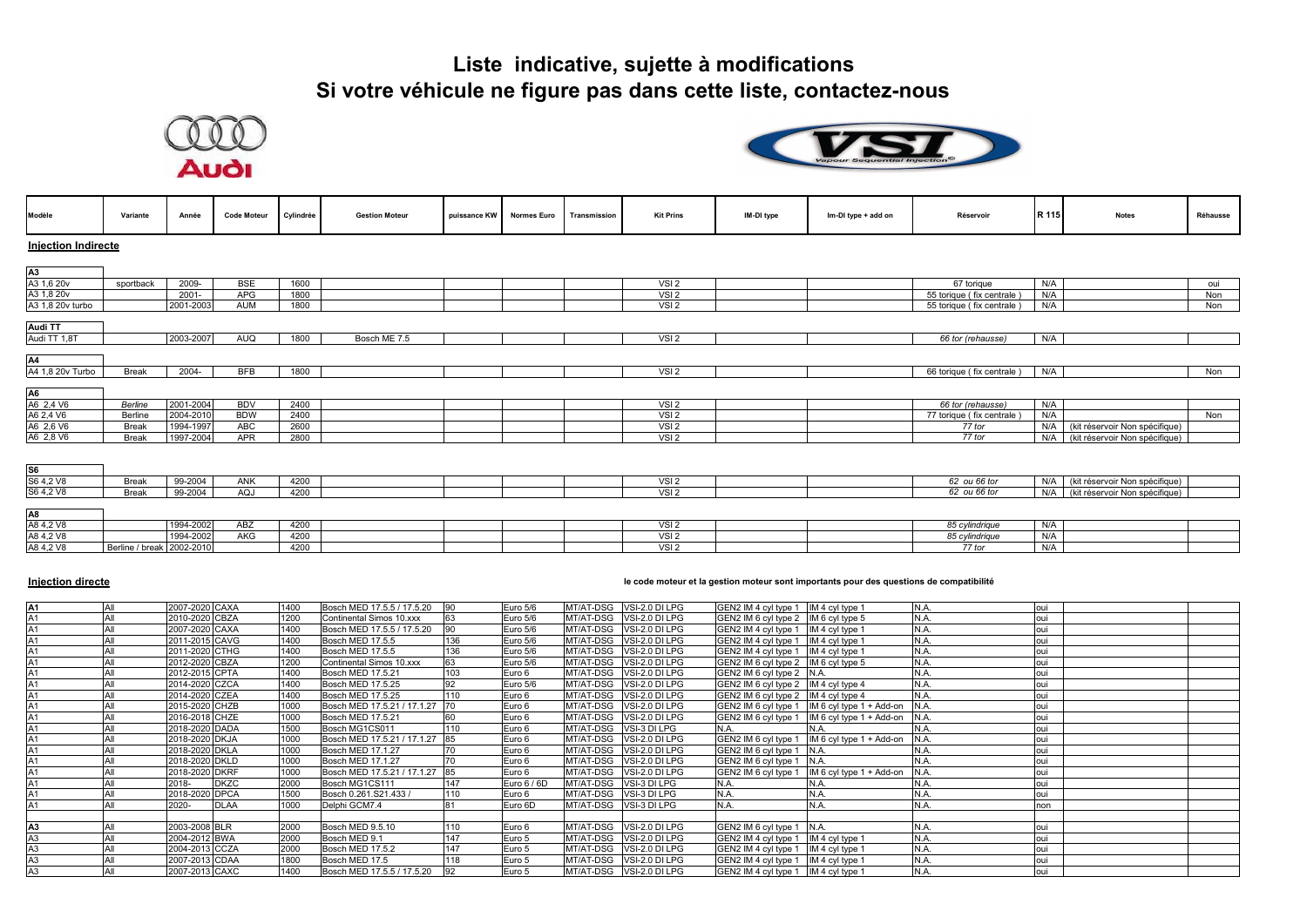



| Modèle                           | Variante                    | Année                           | <b>Code Moteur</b>                | Cylindrée    | <b>Gestion Moteur</b>            | puissance KW | <b>Normes Euro</b>   | Transmission                  | <b>Kit Prins</b>                 | IM-DI type                                   | Im-DI type + add on             | Réservoir    | R 115      | <b>Notes</b> | Réhausse |
|----------------------------------|-----------------------------|---------------------------------|-----------------------------------|--------------|----------------------------------|--------------|----------------------|-------------------------------|----------------------------------|----------------------------------------------|---------------------------------|--------------|------------|--------------|----------|
| A <sub>3</sub>                   | All                         | 2008-2013 BZB                   |                                   | 1800         | Bosch MED 17.5                   | 118          | Euro 5               |                               | MT/AT-DSG VSI-2.0 DI LPG         | GEN2 IM 4 cyl type 1                         | IM 4 cyl type 1                 | N.A.         | oui        |              |          |
| A <sub>3</sub>                   | All                         |                                 | 2010-2012 CBZA/CBZB               | 1200         | Continental Simos 10.xxx         | 63/77        | Euro 5               | MT/AT-DSG                     | /SI-2.0 DI LPG                   | GEN2 IM 6 cyl type 2 IM 6 cyl type 5         |                                 | N.A.         | oui        |              |          |
| A <sub>3</sub>                   | All                         | 2011-2020 CAWB                  |                                   | 2000         | Bosch MED 17.5                   | 147          | Euro 5/6             | MT/AT-DSG                     | /SI-2.0 DI LPG                   | GEN2 IM 4 cyl type 1   IM 4 cyl type 1       |                                 | N.A.         | oui        |              |          |
| A <sub>3</sub>                   | All                         |                                 | 2012-2016 CJSA/CJSB               | 1800         | Continental Simos 12.1           | 132          | Euro 6               | MT/AT-DSG                     | /SI-3 DI LPG                     | N.A.                                         | N.A.                            | N.A.         | oui        |              |          |
| A <sub>3</sub>                   | All                         | 2012-2020 CPTA                  |                                   | 1400         | Bosch MED 17.5.21                | 103          | Euro 6               | MT/AT-DSG                     | VSI-2.0 DI LPG                   | GEN2 IM 6 cyl type 2 N.A.                    |                                 | N.A.         | oui        |              |          |
| A <sub>3</sub>                   | All                         | 2012-2020 CXSA                  |                                   | 1400         | Bosch MED 17.5.21                | 90           | Euro 6               | MT/AT-DSG                     | /SI-2.0 DI LPG                   | GEN2 IM 6 cyl type 2 N.A.                    |                                 | N.A.         | oui        |              |          |
| A <sub>3</sub>                   | All                         | 2013-2018 CZCA                  |                                   | 1400         | Bosch MED 17.5.25                | 92           | Euro 5               | MT/AT-DSG                     | /SI-2.0 DI LPG                   | GEN2 IM 6 cyl type 2   IM 4 cyl type 4       |                                 | N.A.         | oui        |              |          |
| A <sub>3</sub>                   | All                         | 2014-2020 CJZA                  |                                   | 1200         | Bosch MED 17.5.21 / 17.5.25 77   |              | Euro 6               | MT/AT-DSG                     | /SI-2.0 DI LPG                   | GEN2 IM 6 cyl type 2                         | IM 4 cyl type 2+Add-on          | N.A.         | oui        |              |          |
| A <sub>3</sub>                   | All                         | 2014-2020 CUKB                  |                                   | 1400         | Bosch MED 17.1.21                | 110          | Euro 6               | MT/AT-DSG                     | /SI-2.0 DI LPG                   | GEN2 IM 6 cyl type 2 N.A.                    |                                 | N.A.         | oui        |              |          |
| A <sub>3</sub>                   | All                         | 2014-2020 CYVB                  |                                   | 1200         | Bosch MED 17.5.21 / 17.5.25      | 81           | Euro 6               | MT/AT-DSG                     | /SI-2.0 DI LPG                   | GEN2 IM 6 cyl type 2                         | IM 4 cyl type 4                 | N.A.         | oui        |              |          |
| A <sub>3</sub>                   | All                         | 2014-2020 CYVB                  |                                   | 1200         | Continental Simos 20.1.20        | 81           | Euro 6               | MT/AT-DSG                     | /SI-2.0 DI LPG                   | GEN2 IM 6 cyl type 2                         | IM 4 cyl type 4                 | N.A.         | oui        |              |          |
| A <sub>3</sub>                   | All                         | 2014-2020                       | ZEA                               | 1400         | Bosch MED 17.5.25                | 110          | Euro 6               | MT/AT-DSG                     | /SI-2.0 DI LPG                   | GEN2 IM 6 cyl type 2                         | IM 4 cyl type 4                 | N.A.         | oui        |              |          |
| A <sub>3</sub>                   | All                         |                                 | 2016-2020 CJSA/CJSB               | 1800         | Continental Simos 18.            | 132          | Euro 6               | MT/AT-DSG                     | SI-3 DI LPG                      | N.A.                                         | N.A.                            | N.A.         | oui        |              |          |
| A <sub>3</sub>                   | All                         | 2016-2020 CZPB                  |                                   | 2000         | Bosch MG1CS001                   | 140          | Euro 6               | MT/AT-DSG                     | /SI-3 DI LPG                     | N.A.                                         | N.A.                            | N.A.         | oui        |              |          |
| A <sub>3</sub>                   | All                         | 2016-2020 DKZA                  |                                   | 2000         | Bosch MG1CS111                   | 140          | Euro 6               | MT/AT-DSG                     | /SI-3 DI LPG                     | N.A.                                         | N.A.                            | N.A.         | oui        |              |          |
| A <sub>3</sub>                   | All                         |                                 | 2016-2020 CHZD/DKRF               | 1000         | Bosch MED 17.5.21 / 17.1.27      | 85           | Euro 6               | MT/AT-DSG                     | /SI-2.0 DI LPG                   | GEN2 IM 6 cyl type 1                         | IM 6 cyl type 1 + Add-on        | N.A.         | oui        |              |          |
| A <sub>3</sub>                   | All                         | 2017-2020 DADA                  |                                   | 1500         | Bosch MG1CS011                   | 110          | Euro 6               | MT/AT-DSG                     | /SI-3 DI LPG                     | N.A.                                         | N.A.                            | N.A.         | oui        |              |          |
| A3                               | All                         | 2018-                           | <b>DKRF</b>                       | 1000         | Bosch MED 17.5.21 / 17.1.27      | 85           | Euro 6               | MT/AT-DSG                     | /SI-2.0 DI LPG                   | GEN2 IM 6 cyl type 1                         | N.A.                            | N.A.         | oui        |              |          |
| A <sub>3</sub>                   | All                         | 2018-2020 DPCA                  |                                   | 1500         | Bosch 0.261.S21.433/<br>MG1CS011 | 110          | Euro 6               | MT/AT-DSG                     | /SI-3 DI LPG                     | N.A.                                         | N.A.                            | N.A.         | oui        |              |          |
| A <sub>3</sub>                   | All                         | 2019-                           | <b>DFYA</b>                       | 1500         | MG1CS011                         | 110          | Euro 6               | MT/AT-DSG                     | /SI-3 DI LPG                     | N.A.                                         | N.A.                            | N.A.         | non        |              |          |
| A <sub>3</sub>                   | All                         | 2020-                           | <b>DLAA</b>                       | 1000         | Delphi GCM7.4                    | 81           | Euro 6D              | MT/AT-DSG                     | /SI-3 DI LPG                     | N.A.                                         | N.A.                            | N.A.         | non        |              |          |
| S <sub>3</sub>                   | All                         | 2012-2020                       | CJXB/CJXC/CJ<br>XD/CJXF/CJXG 2000 |              | Continental Simos 18.1           | 206-228      | Euro 6               | MT/AT-DSG                     | /SI-3 DI LPG                     | N.A.                                         | N.A.                            | N.A.         | oui        |              |          |
|                                  |                             |                                 |                                   |              |                                  |              |                      |                               |                                  |                                              |                                 |              |            |              |          |
| A4                               | All                         | 2004-2008                       | <b>BGB</b>                        | 2000         | Bosch MED 9.1                    | 147          | Euro 5               | MT/AT-DSG                     | /SI-2.0 DI LPG                   | GEN2 IM 4 cyl type 1                         | N.A.                            | N.A.         | oui        |              |          |
| A <sub>4</sub><br>A <sub>4</sub> | Sedan + Avant 2005-2009 AUK |                                 |                                   | 3200         | Simos 6.2A                       | 188          | Euro 5               | MT/AT-DSG                     | /SI-2.0 DI LPG                   | GEN2 IM 6 cyl type 2 IM 6 cyl type 5         |                                 | N.A.         | oui        |              |          |
| A <sub>4</sub>                   | All<br>All                  | 2006-2008 BPJ                   |                                   | 2000         | Bosch MED 9.1                    | 125          | Euro 5/6             | MT/AT-DSG                     | /SI-2.0 DI LPG                   | GEN2 IM 6 cyl type 2 IM 4 cyl type 2         |                                 | N.A.         | oui<br>oui |              |          |
| A <sub>4</sub>                   | All                         | 2006-2008 BYK<br>2007-2015 CDHA |                                   | 2000<br>1800 | Bosch MED 9.1<br>Bosch MED 17.5  | 125<br>88    | Euro 5/6<br>Euro 5/6 | MT/AT-DSG<br><b>MT/AT-DSG</b> | /SI-2.0 DI LPG<br>/SI-2.0 DI LPG | GEN2 IM 6 cyl type 2  IM 4 cyl type 2        |                                 | N.A.<br>N.A. | oui        |              |          |
| A <sub>4</sub>                   | All                         | 2007-2015 CDHB                  |                                   | 1800         | Bosch MED 17.5                   | 118          | Euro 5/6             | MT/AT-DSG                     | /SI-2.0 DI LPG                   | GEN2 IM 4 cyl type 1<br>GEN2 IM 4 cyl type 1 | IN.A.<br><b>IM 4 cyl type 1</b> | N.A.         | oui        |              |          |
| A4                               | Avant                       | 2007-2020 CDNC                  |                                   | 2000         | Bosch MED 17.1                   | 155          | Euro 5/6             | MT/AT-DSG                     | /SI-2.0 DI LPG                   | GEN2 IM 4 cyl type 1 IM 4 cyl type 1         |                                 | 60L          | oui        |              |          |
| A <sub>4</sub>                   | All                         | 2007-2020 CDNC                  |                                   | 2000         | Bosch MED 17.1                   | 155          | Euro 5/6             | MT/AT-DSG                     | /SI-2.0 DI LPG                   | GEN2 IM 4 cyl type 1  IM 4 cyl type 1        |                                 | 60L          | oui        |              |          |
| A <sub>4</sub>                   | All                         | 2007-2018 CDNB                  |                                   | 2000         | Bosch MED 17.1                   | 132          | Euro 5/6             | <b>MT/AT-DSG</b>              | /SI-2.0 DI LPG                   | GEN2 IM 4 cyl type 1 IM 4 cyl type 1         |                                 | N.A.         | oui        |              |          |
| A4                               | All                         | 2008-2015 CAEB                  |                                   | 2000         | Bosch MED 17.1                   | 155          | Euro 5/6             | MT/AT-DSG                     | /SI-2.0 DI LPG                   | GEN2 IM 4 cyl type 1                         | N.A.                            | N.A.         | oui        |              |          |
| A4                               | All                         | 2008-2016 CPMA                  |                                   | 2000         | Bosch MED 17.1                   | 155          | Euro 5/6             | MT/AT-DSG                     | /SI-2.0 DI LPG                   | GEN2 IM 4 cyl type 1                         | IN.A                            | N.A.         | oui        |              |          |
| A <sub>4</sub>                   | All                         | 2011-2015 CJEB                  |                                   | 1800         | Continental Simos 12.1           | 125          | Euro 5/6             | MT/AT-DSG                     | /SI-3 DI LPG                     | N.A.                                         | N.A.                            | N.A.         | oui        |              |          |
| AA                               | All                         | 2013-2020 CNCD                  |                                   | 2000         | Conti Simos 12.                  | 165          | Euro 5/6             | MT/AT-DSG                     | /SI-3 DI LPG                     | N.A.                                         | N.A.                            | N.A.         | oui        |              |          |
| A <sub>4</sub>                   | All                         | 2013-2020 CNCD                  |                                   | 2000         | Conti Simos 18.1                 | 165          | Euro 5/6             | MT/AT-DSG                     | VSI-3 DI LPG                     | N.A.                                         | N.A.                            | N.A.         | oui        |              |          |
| A4                               | All                         | 2013-2016 CPMB                  |                                   | 2000         | Bosch MED 17.1                   | 162          | Euro 5/6             | <b>MT/AT-DSG</b>              | /SI-2.0 DI LPG                   | GEN2 IM 4 cyl type 1                         | N.A.                            | N.A.         | non        |              |          |
| A <sub>4</sub>                   | All                         | 2015-2018 CVKB                  |                                   | 2000         | Bosch MED 17.1.10                | 140          | Euro 6               | MT/AT-DSG                     | VSI-3 DI LPG                     | N.A.                                         | N.A.                            | N.A.         | oui        |              |          |
| A <sub>4</sub>                   | All                         | 2015-2020 CVNA                  |                                   | 1400         | Bosch MED 17.1.61                | 110          | Euro 5/6             | <b>MT/AT-DSG</b>              | /SI-2.0 DI LPG                   | GEN2 IM 6 cyl type 2 N.A.                    |                                 | N.A.         | oui        |              |          |
| A <sub>4</sub>                   | All                         | 2017-2020 DLVA                  |                                   | 2000         | Bosch MG1CS001                   | 140          | Euro 6               | MT/AT-DSG                     | /SI-3 DI LPG                     | N.A.                                         | N.A.                            | N.A.         | oui        |              |          |
| A <sub>4</sub>                   | All                         | 2018-2020 DKNA                  |                                   | 2000         | Continental Simos 18.41          | 180          | Euro 6               | MT/AT-DSG                     | /SI-2.0 DI LPG                   | GEN2 IM 6 cyl type 2 N.A.                    |                                 | N.A.         | oui        |              |          |
| A4                               | All                         | 2020-                           | <b>DMSA</b>                       | 2000         | Bosch MG1CS031                   | 150          | Euro 6D              | MT/AT-DSG                     | VSI-3 DI LPG                     | N.A.                                         | N.A.                            | N.A.         | non        |              |          |
| S <sub>4</sub>                   | All                         | 2008-2015 CAKA                  |                                   | 3000         | Continental Simos 8.41           | 245          | Euro 5/6             | MT/AT-DSG                     | /SI-2.0 DI LPG                   | GEN2 IM 6 cyl type 2 N.A.                    |                                 | N.A.         | oui        |              |          |
| S <sub>4</sub>                   | All                         | 2008-2015 CGWC                  |                                   | 3000         | Continental Simos 8.50           | 245          | Euro 5/6             | MT/AT-DSG                     | /SI-2.0 DI LPG                   | GEN2 IM 6 cyl type 2 N.A.                    |                                 | N.A.         | oui        |              |          |
| S <sub>4</sub>                   | All                         | 2008-2015                       | CGWC                              | 3000         | Continental Simos 8.50           | 245          | Euro 5/6             | MT/AT-DSG                     | /SI-3 DI LPG                     | N.A.                                         | N.A.                            | N.A.         | oui        |              |          |
| S <sub>4</sub>                   | All                         | 2008-2015                       | <b>CTUB</b>                       | 3000         | Continental Simos 8.51           | 245          | Euro 5/6             | MT/AT-DSG                     | /SI-2.0 DI LPG                   | GEN2 IM 6 cyl type 2 N.A.                    |                                 | N.A.         | non        |              |          |
| S <sub>4</sub>                   | All                         | 2008-2015 CTUB                  |                                   | 3000         | Continental Simos 8.51           | 245          | Euro 5/6             | MT/AT-DSG                     | /SI-3 DI LPG                     | N.A.                                         | N.A.                            | N.A.         | non        |              |          |
|                                  |                             |                                 |                                   |              |                                  |              |                      |                               |                                  |                                              |                                 |              |            |              |          |
| A5                               | All                         | 2007-2015 CDHB                  |                                   | 1800         | Bosch MED 17.5                   | 118          | Euro 5/6             | MT/AT-DSG                     | VSI-2.0 DI LPG                   | GEN2 IM 4 cyl type 1  IM 4 cyl type 1        |                                 | N.A.         | oui        |              |          |
| A <sub>5</sub>                   | Cabrio                      | 2007-2020 CDNB                  |                                   | 2000         | Bosch MED 17.1                   | 132          | Euro 5/6             | MT/AT-DSG                     | /SI-2.0 DI LPG                   | GEN2 IM 4 cyl type 1 IM 4 cyl type 1         |                                 | 61L          | oui        |              |          |
| A <sub>5</sub>                   | All                         | 2007-2020 CDNB                  |                                   | 2000         | Bosch MED 17.1                   | 132          | Euro 5/6             | MT/AT-DSG                     | VSI-2.0 DI LPG                   | GEN2 IM 4 cyl type 1   IM 4 cyl type 1       |                                 | N.A.         | oui        |              |          |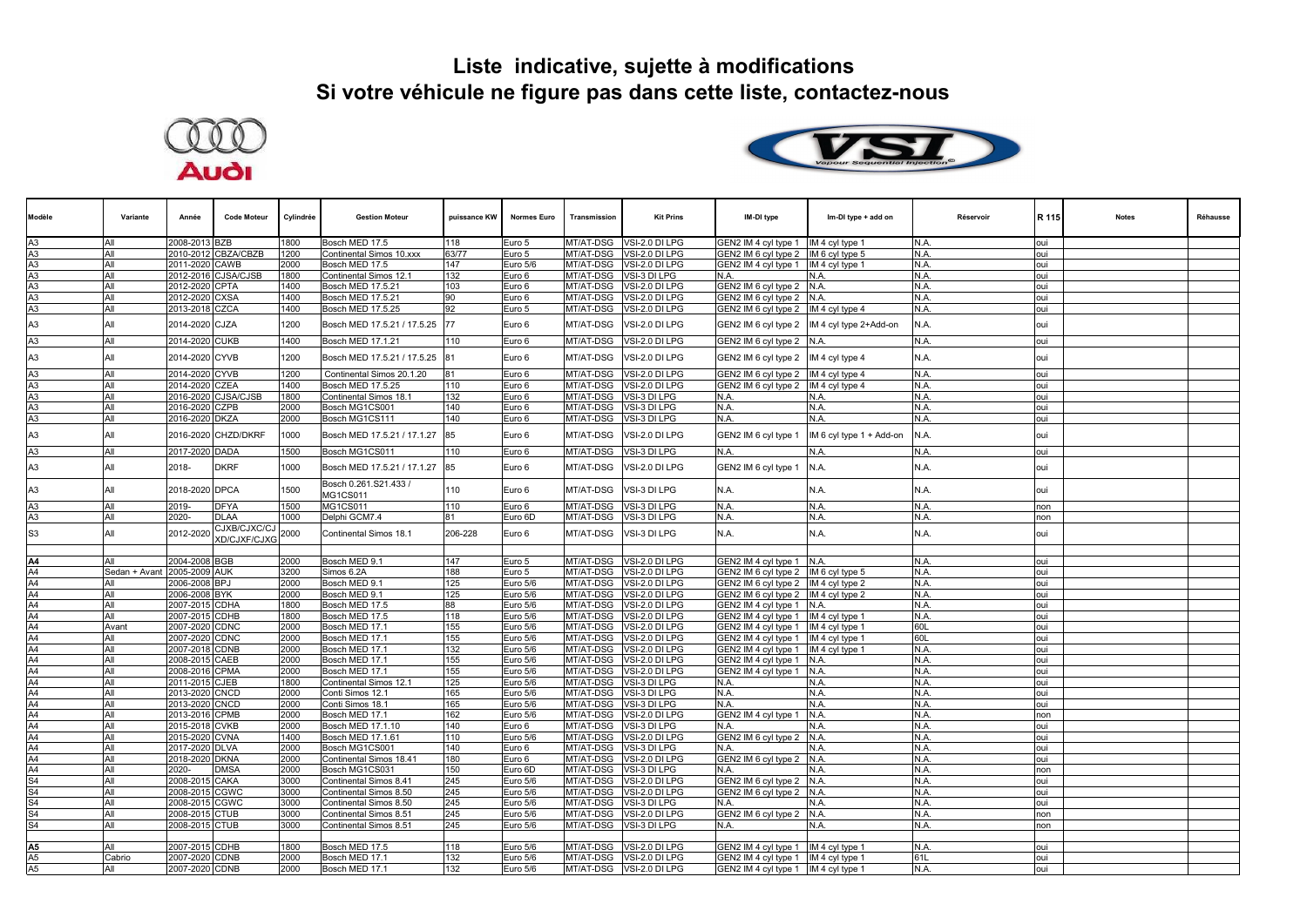



| Modèle                           | Variante | Année          | <b>Code Moteur</b> | Cylindrée | <b>Gestion Moteur</b>   | puissance KW | <b>Normes Euro</b> | Transmission | <b>Kit Prins</b>         | IM-DI type                             | Im-DI type + add on | Réservoir | R 115 | <b>Notes</b>                    | <b>Réhausse</b> |
|----------------------------------|----------|----------------|--------------------|-----------|-------------------------|--------------|--------------------|--------------|--------------------------|----------------------------------------|---------------------|-----------|-------|---------------------------------|-----------------|
| A <sub>5</sub>                   | All      | 2007-2020 CDNC |                    | 2000      | Bosch MED 17.1          | 155          | Euro 5/6           |              | MT/AT-DSG VSI-2.0 DI LPG | GEN2 IM 4 cyl type 1                   | IM 4 cyl type 1     | N.A.      | loui  |                                 |                 |
| A <sub>5</sub>                   | All      | 2007-2017 CJEB |                    | 1800      | Continental Simos 12.1  | 125          | Euro 5/6           | MT/AT-DSG    | VSI-3 DI LPG             | N.A.                                   | N.A.                | N.A.      | oui   |                                 |                 |
| A5                               | All      | 2008-2017 CAEB |                    | 2000      | Bosch MED 17.1          | 155          | Euro 5/6           | MT/AT-DSG    | VSI-2.0 DI LPG           | GEN2 IM 4 cyl type 1                   | N.A.                | N.A.      | oui   |                                 |                 |
| A <sub>5</sub>                   | All      | 2008-2017      | <b>CPMA</b>        | 2000      | Bosch MED 17.1          | 155          | Euro 5/6           | MT/AT-DSG    | /SI-2.0 DI LPG           | GEN2 IM 4 cyl type 1                   | N.A.                | N.A.      | oui   |                                 |                 |
| A <sub>5</sub>                   | All      | 2012-2017 CPMB |                    | 2000      | Bosch MED 17.1          | 162          | Euro 5/6           | MT/AT-DSG    | VSI-2.0 DI LPG           | GEN2 IM 4 cyl type 1                   | N.A.                | N.A.      | non   |                                 |                 |
| A <sub>5</sub>                   | All      | 2013-2020      | <b>CNCD</b>        | 2000      | Conti Simos 12.1        | 165          | Euro 5/6           | MT/AT-DSG    | VSI-3 DI LPG             | N.A.                                   | N.A.                | N.A.      | loui  |                                 |                 |
| A <sub>5</sub>                   | All      | 2013-2020 CNCD |                    | 2000      | Conti Simos 18.1        | 165          | Euro 5/6           | MT/AT-DSG    | VSI-3 DI LPG             | N.A.                                   | N.A.                | N.A.      | oui   |                                 |                 |
| A <sub>5</sub>                   | All      | 2015-2017 CJEE |                    | 1800      | Continental Simos 12.1  | 130          | Euro 5/6           | MT/AT-DSG    | VSI-3 DI LPG             | N.A.                                   | N.A.                | N.A.      | loui  |                                 |                 |
| A <sub>5</sub>                   | All      | 2015-2018 CVKB |                    | 2000      | Bosch MED 17.1.10       | 140          | Euro 6             | MT/AT-DSG    | VSI-3 DI LPG             | N.A.                                   | N.A.                | N.A.      | oui   |                                 |                 |
| A <sub>5</sub>                   | All      | 2015-2020 CVNA |                    | 1400      | Bosch MED 17.1.61       | 110          | Euro 5/6           | MT/AT-DSG    | VSI-2.0 DI LPG           | GEN2 IM 6 cyl type 2                   | N.A.                | N.A.      | oui   |                                 |                 |
| A <sub>5</sub>                   | All      | 2017-2020 DLVA |                    | 2000      | Bosch MG1CS001          | 140          | Euro 6             | MT/AT-DSG    | VSI-3 DI LPG             | N.A.                                   | N.A.                | N.A.      | oui   |                                 |                 |
| A <sub>5</sub>                   | All      | 2018-2020 DKNA |                    | 2000      | Continental Simos 18.41 | 180          | Euro 6             |              | MT/AT-DSG VSI-2.0 DI LPG | GEN2 IM 6 cyl type 2 N.A.              |                     | N.A.      | oui   |                                 |                 |
| A <sub>5</sub>                   | All      | 2020-          | <b>DMSA</b>        | 2000      | Bosch MG1CS031          | 150          | Euro 6D            | MT/AT-DSG    | VSI-3 DI LPG             | N.A.                                   | N.A.                | N.A.      | non   |                                 |                 |
| S <sub>4</sub>                   | All      | 2009-2017 CAKA |                    | 3000      | Continental Simos 8.41  | 245          | Euro 5/6           | MT/AT-DSG    | VSI-2.0 DI LPG           | GEN2 IM 6 cyl type 2 N.A.              |                     | N.A.      | oui   |                                 |                 |
| S <sub>5</sub>                   | All      | 2009-2017      | <b>CGWC</b>        | 3000      | Continental Simos 8.50  | 245          | Euro 5/6           | MT/AT-DSG    | VSI-2.0 DI LPG           | GEN2 IM 6 cyl type 2 N.A.              |                     | N.A.      | oui   |                                 |                 |
| S <sub>5</sub>                   | All      | 2009-2017      | <b>CGWC</b>        | 3000      | Continental Simos 8.50  | 245          | Euro 5/6           | MT/AT-DSG    | /SI-3 DI LPG             | N.A.                                   | N.A.                | N.A.      | oui   |                                 |                 |
| S <sub>5</sub>                   | All      | 2009-2017      | <b>CTUB</b>        | 3000      | Continental Simos 8.51  | 245          | Euro 5/6           | MT/AT-DSG    | VSI-2.0 DI LPG           | GEN2 IM 6 cyl type 2                   | N.A.                | N.A.      | non   |                                 |                 |
| S <sub>5</sub>                   | All      | 2009-2017      | <b>CTUB</b>        | 3000      | Continental Simos 8.51  | 245          | Euro 5/6           | MT/AT-DSG    | VSI-3 DI LPG             | N.A.                                   | N.A.                | N.A.      | non   |                                 |                 |
| A <sub>5</sub>                   | All      | 2007-2015 CDHB |                    | 1800      | Bosch MED 17.5          | 118          | Euro 5/6           | MT/AT-DSG    | VSI-2.0 DI LPG           | GEN2 IM 4 cyl type 1                   | IM 4 cyl type 1     | N.A.      | oui   |                                 |                 |
| A5                               | Cabrio   | 2007-2020 CDNB |                    | 2000      | Bosch MED 17.1          | 132          | Euro 5/6           | MT/AT-DSG    | VSI-2.0 DI LPG           | GEN2 IM 4 cyl type 1                   | IM 4 cyl type 1     | 61L       | oui   |                                 |                 |
| A <sub>5</sub>                   | All      | 2007-2020 CDNB |                    | 2000      | Bosch MED 17.1          | 132          | Euro 5/6           | MT/AT-DSG    | VSI-2.0 DI LPG           | GEN2 IM 4 cyl type 1   IM 4 cyl type 1 |                     | N.A.      | oui   |                                 |                 |
| A <sub>5</sub>                   | All      | 2007-2020 CDNC |                    | 2000      | Bosch MED 17.1          | 155          | Euro 5/6           | MT/AT-DSG    | VSI-2.0 DI LPG           | GEN2 IM 4 cvl tvpe 1 IIM 4 cvl tvpe 1  |                     | N.A.      | oui   |                                 |                 |
| A <sub>5</sub>                   | All      | 2007-2017      | <b>CJEB</b>        | 1800      | Continental Simos 12.1  | 125          | Euro 5/6           | MT/AT-DSG    | VSI-3 DI LPG             | N.A.                                   | N.A.                | N.A.      | oui   |                                 |                 |
| A <sub>5</sub>                   | All      | 2008-2017 CAEB |                    | 2000      | Bosch MED 17.1          | 155          | Euro 5/6           | MT/AT-DSG    | VSI-2.0 DI LPG           | GEN2 IM 4 cyl type 1 N.A.              |                     | N.A.      | oui   |                                 |                 |
| A <sub>5</sub>                   | All      | 2008-2017 CPMA |                    | 2000      | Bosch MED 17.1          | 155          | Euro 5/6           | MT/AT-DSG    | VSI-2.0 DI LPG           | GEN2 IM 4 cyl type 1                   | N.A.                | N.A.      | loui  |                                 |                 |
| A <sub>5</sub>                   | All      | 2012-2017 CPMB |                    | 2000      | Bosch MED 17.1          | 162          | Euro 5/6           | MT/AT-DSG    | VSI-2.0 DI LPG           | GEN2 IM 4 cyl type 1 N.A.              |                     | N.A.      | non   |                                 |                 |
| A <sub>5</sub>                   | All      | 2013-2020 CNCD |                    | 2000      | Conti Simos 12.1        | 165          | Euro 5/6           | MT/AT-DSG    | VSI-3 DI LPG             | N.A.                                   | N.A.                | N.A.      | oui   |                                 |                 |
| A <sub>5</sub>                   | All      | 2013-2020 CNCD |                    | 2000      | Conti Simos 18.1        | 165          | Euro 5/6           | MT/AT-DSG    | VSI-3 DI LPG             | N.A.                                   | N.A.                | N.A.      | oui   |                                 |                 |
| A <sub>5</sub>                   | All      | 2015-2017      | <b>CJEE</b>        | 1800      | Continental Simos 12.   | 130          | Euro 5/6           | MT/AT-DSG    | <b>VSI-3 DI LPG</b>      | N.A.                                   | N.A.                | N.A.      | oui   |                                 |                 |
| A5<br>A5                         | All      | 2015-2018      | <b>CVKB</b>        | 2000      | Bosch MED 17.1.10       | 140          | Euro 6             | MT/AT-DSG    | /SI-3 DI LPG             | N.A.                                   | N.A.                | N.A.      | oui   | remplacer la batterie d'origine |                 |
|                                  | All      | 2015-2020 CVNA |                    | 1400      | Bosch MED 17.1.61       | 110          | Euro 5/6           | MT/AT-DSG    | VSI-2.0 DI LPG           | GEN2 IM 6 cyl type 2 N.A.              |                     | N.A.      | oui   |                                 |                 |
| A <sub>5</sub>                   | All      | 2017-2020      | <b>DLVA</b>        | 2000      | Bosch MG1CS001          | 140          | Euro 6             | MT/AT-DSG    | VSI-3 DI LPG             | N.A.                                   | N.A.                | N.A.      | oui   |                                 |                 |
| A <sub>5</sub>                   | All      | 2018-2020 DKNA |                    | 2000      | Continental Simos 18.41 | 180          | Euro 6             | MT/AT-DSG    | VSI-2.0 DI LPG           | GEN2 IM 6 cyl type 2                   | N.A.                | N.A.      | oui   |                                 |                 |
| A <sub>5</sub>                   | All      | 2020-          | <b>DMSA</b>        | 2000      | Bosch MG1CS031          | 150          | Euro 6D            | MT/AT-DSG    | VSI-3 DI LPG             | N.A.                                   | N.A.                | N.A.      | non   |                                 |                 |
| S <sub>4</sub>                   | All      | 2009-2017      | CAKA               | 3000      | Continental Simos 8.41  | 245          | Euro 5/6           | MT/AT-DSG    | VSI-2.0 DI LPG           | GEN2 IM 6 cyl type 2                   | N.A.                | N.A.      | oui   |                                 |                 |
| S <sub>5</sub>                   | All      | 2009-2017      | <b>CGWC</b>        | 3000      | Continental Simos 8.50  | 245          | Euro 5/6           | MT/AT-DSG    | VSI-2.0 DI LPG           | GEN2 IM 6 cyl type 2 N.A.              |                     | N.A.      | oui   |                                 |                 |
| S <sub>5</sub>                   | All      | 2009-2017      | <b>CGWC</b>        | 3000      | Continental Simos 8.50  | 245          | Euro 5/6           | MT/AT-DSG    | VSI-3 DI LPG             | N.A.                                   | N.A.                | N.A.      | oui   |                                 |                 |
| S <sub>5</sub>                   | All      | 2009-2017 CTUB |                    | 3000      | Continental Simos 8.51  | 245          | Euro 5/6           | MT/AT-DSG    | VSI-2.0 DI LPG           | GEN2 IM 6 cyl type 2 N.A.              |                     | N.A.      | non   |                                 |                 |
| S <sub>5</sub>                   | All      | 2009-2017 CTUB |                    | 3000      | Continental Simos 8.51  | 245          | Euro 5/6           | MT/AT-DSG    | VSI-3 DI LPG             | N.A.                                   | N.A.                | N.A.      | non   |                                 |                 |
| A <sub>6</sub>                   |          |                |                    |           |                         |              |                    |              |                          |                                        |                     |           |       |                                 |                 |
| A <sub>6</sub>                   | All      | 2005-2011 BPJ  |                    | 2000      | Bosch MED 9.1           | 125          | Euro 5/6           | MT/AT-DSG    | VSI-2.0 DI LPG           | GEN2 IM 6 cyl type 2  IM 4 cyl type 2  |                     | N.A.      | oui   |                                 |                 |
| A <sub>6</sub>                   | All      | 2004-2009 AUK  |                    | 3200      | Simos 6.2A              | 188          | Euro 5             | MT/AT-DSG    | VSI-2.0 DI LPG           | GEN2 IM 6 cyl type 2 IM 6 cyl type 5   |                     | N.A.      | oui   |                                 |                 |
| A <sub>6</sub>                   | All      | 2007-2020 CDNB |                    | 2000      | Bosch MED 17.1          | 132          | Euro 5/6           | MT/AT-DSG    | VSI-2.0 DI LPG           | GEN2 IM 4 cyl type 1  IM 4 cyl type 1  |                     | N.A.      | oui   |                                 |                 |
| A <sub>6</sub>                   | All      | 2008-2011 CCDA |                    | 2800      | Simos 8.10              | 140          | Euro 5             | MT/AT-DSG    | VSI-2.0 DI LPG           | GEN2 IM 6 cyl type 2                   | N.A.                | N.A.      | loui  |                                 |                 |
| A <sub>6</sub>                   | All      | 2008-2011 CCEA |                    | 2800      | Simos 8.10              | 162          | Euro 5             | MT/AT-DSG    | VSI-2.0 DI LPG           | GEN2 IM 6 cyl type 2 N.A.              |                     | N.A.      | loui  |                                 |                 |
|                                  | All      | 2008-2015 CGWD |                    | 3000      | Continental Simos 8.50  | 228          | Euro 5/6           | MT/AT-DSG    | VSI-2.0 DI LPG           | GEN2 IM 6 cyl type 2 N.A.              |                     | N.A.      | loui  |                                 |                 |
| A <sub>6</sub>                   | All      | 2008-2011      | CAJA               | 3000      | Continental Simos 8.31  | 213          | Euro 5/6           | MT/AT-DSG    | VSI-2.0 DI LPG           | GEN2 IM 6 cyl type 2 N.A.              |                     | N.A.      | oui   |                                 |                 |
| A <sub>6</sub>                   | All      | 2008-2011 CAJA |                    | 3000      | Continental Simos 8.31  | 213          | Euro 5/6           | MT/AT-DSG    | VSI-3 DI LPG             | N.A.                                   | N.A.                | N.A.      | oui   |                                 |                 |
| A <sub>6</sub><br>A <sub>6</sub> | All      | 2008-2011 CCAA |                    | 3000      | Continental Simos 8.30  | 220          | Euro 5/6           | MT/AT-DSG    | VSI-2.0 DI LPG           | GEN2 IM 6 cyl type 2 N.A.              |                     | N.A.      | non   |                                 |                 |
| A <sub>6</sub>                   | All      | 2010-2016 CHVA |                    | 2800      | Continental Simos 8.60  | 150          | Euro 5/6           |              | MT/AT-DSG VSI-2.0 DI LPG | GEN2 IM 6 cyl type 2 N.A.              |                     | N.A.      | iuo.  |                                 |                 |
| A <sub>6</sub>                   | All      | 2011-2013 CAEB |                    | 2000      | Bosch MED 17.1          | 155          | Euro 5/6           | MT/AT-DSG    | VSI-2.0 DI LPG           | GEN2 IM 4 cyl type 1                   | N.A.                | N.A.      | loui  |                                 |                 |
|                                  | All      | 2011-2012 CGWB |                    | 3000      | Continental Simos 8.50  | 220          | Euro 5/6           | MT/AT-DSG    | VSI-2.0 DI LPG           | GEN2 IM 6 cyl type 2                   | N.A.                | N.A.      | oui   |                                 |                 |
| A <sub>6</sub>                   | All      | 2011-2012 CGWB |                    | 3000      | Continental Simos 8.50  | 220          | Euro 5/6           | MT/AT-DSG    | <b>VSI-3 DI LPG</b>      | N.A.                                   | N.A.                | N.A.      | oui   |                                 |                 |
| A <sub>6</sub>                   | All      | 2014-2018      | <b>CYPA</b>        | 2000      | Continental Simos 18.1  | 185          | Euro 6             | MT/AT-DSG    | /SI-3 DI LPG             | N.A.                                   | N.A.                | N.A.      | oui   |                                 |                 |
| A <sub>6</sub>                   | All      | 2018-2020 DKNA |                    | 2000      | Continental Simos 18.41 | 180          | Euro 6             | MT/AT-DSG    | VSI-2.0 DI LPG           | GEN2 IM 6 cyl type 2 N.A.              |                     | N.A.      | oui   |                                 |                 |
|                                  |          |                |                    |           |                         |              |                    |              |                          |                                        |                     |           |       |                                 |                 |
| <b>A7</b><br>A7                  | All      | 2010-2012 CGWB |                    | 3000      | Continental Simos 8.50  | 220          | Euro 5/6           |              | MT/AT-DSG VSI-2.0 DI LPG | GEN2 IM 6 cyl type 2 N.A.              |                     | N.A.      | oui   |                                 |                 |
|                                  | All      | 2010-2012 CGWB |                    | 3000      | Continental Simos 8.50  | 220          | Euro 5/6           |              | MT/AT-DSG VSI-3 DI LPG   | N.A.                                   | N.A.                | N.A.      | oui   |                                 |                 |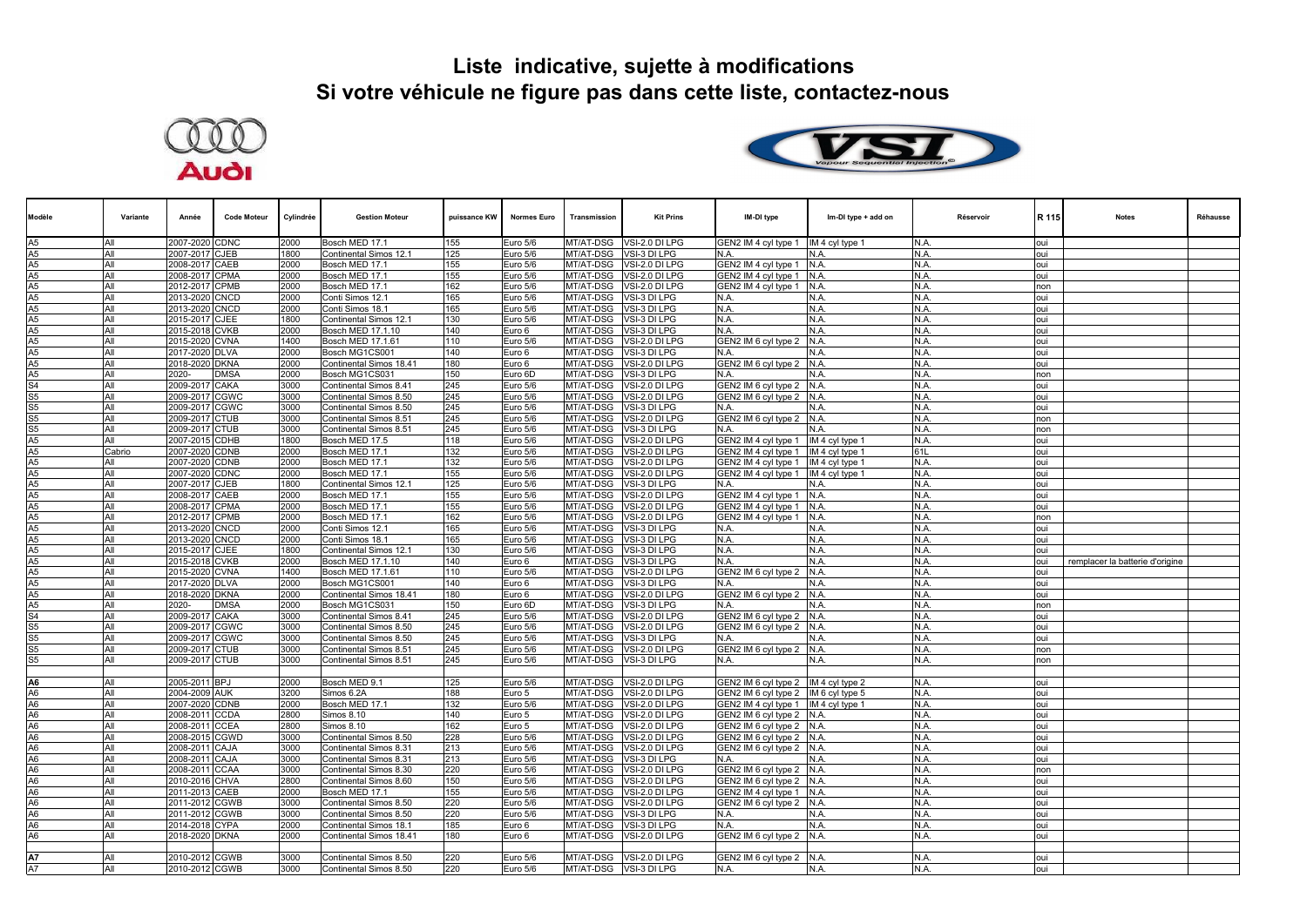



| Modèle                           | Variante   | Année          | <b>Code Moteur</b> | Cylindrée | <b>Gestion Moteur</b>             | puissance KW | <b>Normes Euro</b> | Transmission | <b>Kit Prins</b>         | IM-DI type                             | Im-DI type + add on      | Réservoir       | R 115 | <b>Notes</b> | Réhausse |
|----------------------------------|------------|----------------|--------------------|-----------|-----------------------------------|--------------|--------------------|--------------|--------------------------|----------------------------------------|--------------------------|-----------------|-------|--------------|----------|
|                                  | All        | 2010-2015 CHVA |                    | 2800      | Continental Simos 8.60            | 150          | Euro 5/6           |              | MT/AT-DSG VSI-2.0 DI LPG | GEN2 IM 6 cyl type 2 N.A.              |                          | N.A.            | oui   |              |          |
| A7                               | All        | 2014-2018 CYPA |                    | 2000      | Continental Simos 18.1            | 185          | Euro 6             | MT/AT-DSG    | VSI-3 DI LPG             | N.A.                                   | N.A.                     | N.A.            | oui   |              |          |
| A7                               | All        | 2018-2020 DKNA |                    | 2000      | Continental Simos 18.41           | 180          | Euro 6             |              | MT/AT-DSG VSI-2.0 DI LPG | GEN2 IM 6 cyl type 2 N.A.              |                          | N.A.            | oui   |              |          |
|                                  |            |                |                    |           |                                   |              |                    |              |                          |                                        |                          |                 |       |              |          |
| A8                               | All        | 2008-2015 CGWD |                    | 3000      | Continental Simos 8.50            | 228          | Euro 5/6           |              | MT/AT-DSG VSI-2.0 DI LPG | GEN2 IM 6 cyl type 2 N.A.              |                          | N.A.            | oui   |              |          |
| A <sub>8</sub>                   | Sedan      | 2009-2020 CDRA |                    | 4200      | <b>Bosch MED 17.1.1</b>           | 273          | Euro 5/6           | AT           | VSI-2.0 DI LPG           | GEN2 IM 4 cyl type 1                   | IM 4 cyl type 1          | 79L             | oui   |              |          |
| A8                               | Sedan      | 2009-2020 CDRA |                    | 4200      | Bosch MED 17.1.1                  | 273          | Euro 5/6           | AT           | VSI-2.0 DI LPG           | GEN2 IM 4 cyl type 1  IM 4 cyl type 1  |                          | N.A.            | oui   |              |          |
| A8                               | All        | 2010-2014 CGWA |                    | 3000      | Continental Simos 8.50            | 213          | Euro 5/6           |              | MT/AT-DSG VSI-2.0 DI LPG | GEN2 IM 6 cyl type 2 N.A.              |                          | N.A.            | oui   |              |          |
| A <sub>8</sub><br>A <sub>8</sub> | All        | 2010-2014      | <b>CGWA</b>        | 3000      | Continental Simos 8.50            | 213          | Euro 5/6           | MT/AT-DSG    | VSI-3 DI LPG             | N.A.                                   | N.A.                     | N.A.            | oui   |              |          |
| A8                               | All<br>All | 2010-2018 CTUB |                    | 3000      | Continental Simos 8.51            | 245          | Euro 5/6           | MT/AT-DSG    | VSI-2.0 DI LPG           | GEN2 IM 6 cyl type 2 N.A.              |                          | N.A.<br>N.A.    | non   |              |          |
| A8                               | All        | 2010-2018 CTUB |                    | 3000      | Continental Simos 8.51            | 245<br>185   | Euro 5/6           | MT/AT-DSG    | VSI-3 DI LPG             | N.A.<br>N.A.                           | N.A.<br>N.A.             |                 | non   |              |          |
|                                  |            | 2016-2018 CYPA |                    | 2000      | Continental Simos 18.1            |              | Euro 6             |              | MT/AT-DSG VSI-3 DI LPG   |                                        |                          | N.A.            | oui   |              |          |
| Q <sub>2</sub>                   | SUV        | 2016-2020 CZEA |                    | 1400      | Bosch MED 17.5.25                 | 110          | Euro 6             | MT/AT-DSG    | VSI-2.0 DI LPG           | GEN2 IM 6 cyl type 2  IM 4 cyl type 4  |                          | N.A.            | oui   |              |          |
|                                  |            |                |                    |           |                                   |              |                    |              |                          |                                        |                          |                 |       |              |          |
| Q2                               | SUV        | 2016-2020 CHZJ |                    | 1000      | Bosch MED 17.5.21 / 17.1.27       | 85           | Euro 6             | MT/AT-DSG    | VSI-2.0 DI LPG           | GEN2 IM 6 cyl type 1                   | IM 6 cyl type 1 + Add-on | N.A.            | oui   |              |          |
| Q2                               | SUV        | 2017-2020 CZPB |                    | 2000      | Bosch MG1CS001                    | 140          | Euro 6             |              | MT/AT-DSG VSI-3 DI LPG   | N.A.                                   | N.A.                     | N.A.            | oui   |              |          |
| Q2                               | SUV        | 2017-2020 DADA |                    | 1500      | Bosch MG1CS011                    | 110          | Euro 6             | MT/AT-DSG    | VSI-3 DI LPG             | N.A.                                   | N.A.                     | N.A.            | oui   |              |          |
| Q2                               | SUV        | 2017-2020 DKZA |                    | 2000      | Bosch MG1CS111                    | 140          | Euro 6             |              | MT/AT-DSG VSI-3 DI LPG   | N.A.                                   | N.A.                     | N.A.            | oui   |              |          |
| Q2                               | SUV        | 2018-          | <b>DKRF</b>        | 1000      | Bosch MED 17.5.21 / 17.1.27       | 85           | Euro 6             | MT/AT-DSG    | VSI-2.0 DI LPG           | GEN2 IM 6 cyl type 1                   | N.A.                     | N.A.            | oui   |              |          |
| Q2                               | SUV        | 2018-2020 DPCA |                    | 1500      | Bosch 0.261.S21.433 /<br>MG1CS011 | 110          | Euro 6             | MT/AT-DSG    | VSI-3 DI LPG             | N.A.                                   | N.A.                     | N.A.            | oui   |              |          |
| Q2                               | SUV        | 2020-          | <b>DLAA</b>        | 1000      | Delphi GCM7.4                     | 81           | Euro 6D            |              | MT/AT-DSG VSI-3 DI LPG   | N.A.                                   | N.A.                     | N.A.            | non   |              |          |
| Q3                               | <b>SUV</b> | 2011-2020 CPSA |                    | 2000      | Bosch MED 17.5.2                  | 155          | Euro 5/6           |              | MT/AT-DSG VSI-2.0 DI LPG | GEN2 IM 4 cyl type 1                   | IM 4 cyl type 1          | N.A.            | oui   |              |          |
| Q3                               | SUV        | 2011-2020 CCZC |                    | 2000      | Bosch MED 17.5.2                  | 125          | Euro 5/6           | MT/AT-DSG    | VSI-2.0 DI LPG           | GEN2 IM 4 cyl type 1                   | IM 4 cyl type 1          | 79L             | oui   |              |          |
| Q3                               | <b>SUV</b> | 2011-2020 CCZC |                    | 2000      | Bosch MED 17.5.2                  | 125          | Euro 5/6           |              | MT/AT-DSG VSI-2.0 DI LPG | GEN2 IM 4 cyl type 1                   | IM 4 cyl type 1          | N.A.            | oui   |              |          |
| Q3                               | SUV        | 2011-2020 CCZC |                    | 2000      | Bosch MED 17.5.2                  | 125          | Euro 5/6           |              | MT/AT-DSG VSI-2.0 DI LPG | GEN2 IM 4 cyl type 1                   | IM 4 cyl type 1          | N.A.            | oui   |              |          |
| Q3                               | SUV        | 2013-2020 CZDA |                    | 1400      | Bosch MED 17.5.25                 | 110          | Euro 6             | MT/AT-DSG    | VSI-2.0 DI LPG           | GEN2 IM 6 cyl type 2 IM 4 cyl type 4   |                          | N.A.            | oui   |              |          |
| Q3                               | <b>SUV</b> | 2013-2020 CZEA |                    | 1400      | Bosch MED 17.5.25                 | 110          | Euro 6             |              | MT/AT-DSG VSI-2.0 DI LPG | GEN2 IM 6 cyl type 2 IM 4 cyl type 4   |                          | N.A.            | oui   |              |          |
| Q3                               | SUV        | 2014-2018 CULB |                    | 2000      | Conti Simos 18.2                  | 132          | Euro 6             |              | MT/AT-DSG VSI-3 DI LPG   | N.A.                                   | N.A.                     | N.A.            | oui   |              |          |
| Q3                               | SUV        | 2017-          | <b>DADA</b>        | 1500      | Bosch MG1CS011                    | 110          | Euro 6             |              | MT/AT-DSG VSI-3 DI LPG   | N.A.                                   | N.A.                     | N.A.            | oui   |              |          |
| Q3                               | SUV        | 2018-          | <b>DPCA</b>        | 1500      | Bosch 0.261.S21.433 /<br>MG1CS011 | 110          | Euro 6             | MT/AT-DSG    | VSI-3 DI LPG             | N.A.                                   | N.A.                     | N.A.            | oui   |              |          |
| Q3                               | SUV        | 2019-          | <b>DFYA</b>        | 1500      | MG1CS011                          | 110          | Euro 6             | MT/AT-DSG    | VSI-3 DI LPG             | N.A.                                   | N.A.                     | N.A.            | non   |              |          |
| Q3                               | SUV        | 2019-          | <b>DKNA</b>        | 2000      | Continental Simos 18.10           | 169          | Euro 6             | MT/AT-DSG    | VSI-2.0 DI LPG           | GEN2 IM 6 cyl type 2                   | N.A.                     | N.A.            | oui   |              |          |
| RSQ3                             | SUV        | 2013-2020 CTSA |                    | 2500      | Bosch MED 17.1.1                  | 228          | Euro 6             |              | MT/AT-DSG VSI-2.0 DI LPG | GEN2 IM 6 cyl type 1  IM 6 cyl type 1  |                          | N.A.            | oui   |              |          |
|                                  |            |                |                    |           |                                   |              |                    |              |                          |                                        |                          |                 |       |              |          |
| Q5                               | <b>SUV</b> | 2007-2020 CDNB |                    | 2000      | Bosch MED 17.1                    | 132          | Euro 5/6           |              | MT/AT-DSG VSI-2.0 DI LPG | GEN2 IM 4 cyl type 1                   | IM 4 cyl type 1          | N.A.            | oui   |              |          |
| $\overline{Q5}$                  | SUV        | 2007-2020 CDNC |                    | 2000      | Bosch MED 17.1                    | 155          | Euro 5/6           | MT/AT-DSG    | VSI-2.0 DI LPG           | GEN2 IM 4 cyl type 1                   | IM 4 cyl type 1          | N.A.            | oui   |              |          |
| Q5                               | SUV        | 2008-2012 CAEB |                    | 2000      | Bosch MED 17.1                    | 155          | Euro 5/6           | MT/AT-DSG    | VSI-2.0 DI LPG           | GEN2 IM 4 cyl type 1                   | N.A.                     | N.A.            | oui   |              |          |
| Q5                               | SUV        | 2008-2012 CALB |                    | 2000      | Simos 8.23                        | 199          | Euro 5/6           | MT/AT-DSG    | VSI-2.0 DI LPG           | GEN2 IM 6 cyl type 2 N.A.              |                          | N.A.            | oui   |              |          |
| Q5                               | SUV        | 2012-2020 CNCD |                    | 2000      | Conti Simos 12.1                  | 165          | Euro 5/6           | MT/AT-DSG    | VSI-3 DI LPG             | N.A.                                   | N.A.                     | 66L             | oui   |              |          |
| Q <sub>5</sub>                   | SUV        | 2012-2020 CNCD |                    | 2000      | Conti Simos 18.1                  | 165          | Euro 5/6           | MT/AT-DSG    | VSI-3 DI LPG             | N.A.                                   | N.A.                     | 66L             | oui   |              |          |
| Q5                               | SUV        | 2012-2017 CTUC |                    | 3000      | Conti Simos 8.50                  | 200          | Euro 5/6           | MT/AT-DSG    | VSI-2.0 DI LPG           | GEN2 IM 6 cyl type 2 N.A.              |                          | N.A.            | non   |              |          |
| Q <sub>5</sub>                   | <b>SUV</b> | 2012-2017 CTUC |                    | 3000      | Conti Simos 8.50                  | 200          | Euro 5/6           | MT/AT-DSG    | VSI-3 DI LPG             | N.A.                                   | N.A.                     | N.A.            | non   |              |          |
| Q5                               | SUV        | 2012-2017 CPMA |                    | 2000      | Bosch MED 17.1                    | 155          | Euro 5/6           | MT/AT-DSG    | VSI-2.0 DI LPG           | GEN2 IM 4 cyl type 1                   | N.A.                     | N.A.            | oui   |              |          |
| Q <sub>5</sub>                   | SUV        | 2012-2017 CPMB |                    | 2000      | Bosch MED 17.1                    | 162          | Euro 5/6           | MT/AT-DSG    | /SI-2.0 DI LPG           | GEN2 IM 4 cyl type 1                   | N.A.                     | N.A.            | non   |              |          |
| SQ <sub>5</sub>                  | SUV        | 2013-2017 CTUD |                    | 3000      | Conti Simos 8.50                  | 260          | Euro 5/6           | MT/AT-DSG    | VSI-2.0 DI LPG           | GEN2 IM 6 cyl type 2 N.A.              |                          | N.A.            | non   |              |          |
| SQ <sub>5</sub>                  | SUV        | 2013-2017 CTUD |                    | 3000      | Conti Simos 8.50                  | 260          | Euro 5/6           | MT/AT-DSG    | VSI-3 DI LPG             | N.A.                                   | N.A.                     | N.A.            | non   |              |          |
| Q7                               | SUV        | 2006-2010 BAR  |                    | 4200      | Bosch MED 9.1.1                   | 257          | Euro 5             | MT/AT-DSG    | VSI-2.0 DI LPG           | GEN2 IM 6 cyl type 1                   | IM 4 cyl type 1          | 90L cylindrique | oui   |              |          |
| $Q$ 7                            | SUV        | 2011-2015 CTWB |                    | 3000      | Continental Simos 8.33            | 206          | Euro 5/6           |              | MT/AT-DSG VSI-2.0 DI LPG | GEN2 IM 6 cyl type 2 N.A.              |                          | N.A.            | non   |              |          |
|                                  |            |                |                    |           |                                   |              |                    |              |                          |                                        |                          |                 |       |              |          |
| FT                               |            | 2004-2012 BWA  |                    | 2000      | Bosch MED 9.1                     | 147          | Euro 5             | MT/AT-DSG    | VSI-2.0 DI LPG           | GEN2 IM 4 cyl type 1                   | IM 4 cyl type 1          | N.A.            | oui   |              |          |
| F                                |            | 2007-2014 CDAA |                    | 1800      | Bosch MED 17.5                    | 118          | Euro 5             |              | MT/AT-DSG VSI-2.0 DI LPG | GEN2 IM 4 cyl type 1   IM 4 cyl type 1 |                          | N.A.            | oui   |              |          |
| π                                |            | 2008-2010 CCZA |                    | 2000      | Bosch MED 17.5.2                  | 147          | Euro 5             |              | MT/AT-DSG VSI-2.0 DI LPG | GEN2 IM 4 cyl type 1 IM 4 cyl type 1   |                          | N.A.            | oui   |              |          |